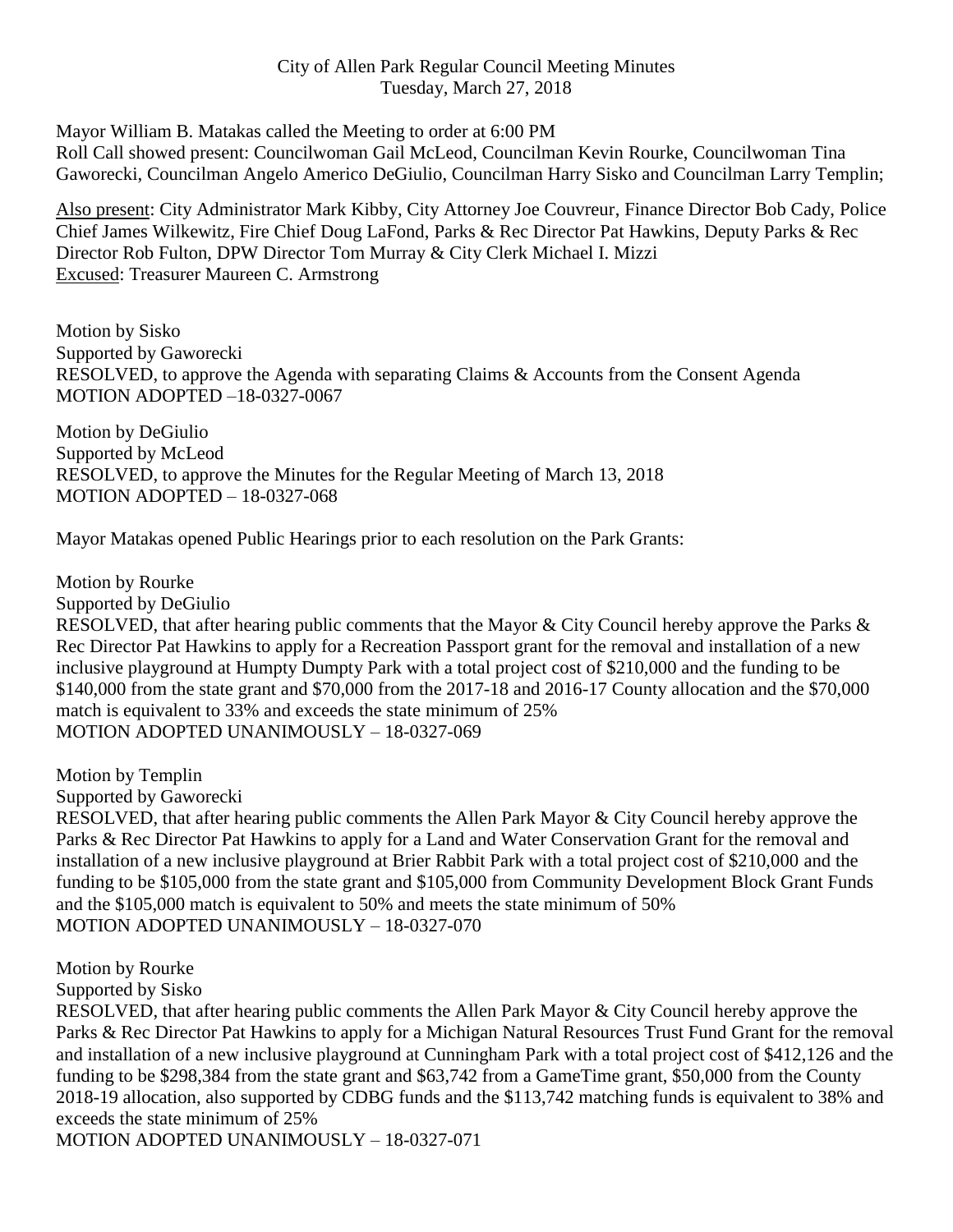### City of Allen Park Regular Council Meeting Minutes Tuesday, March 27, 2018

Motion by DeGiulio Supported by Gaworecki RESOLVED, to Accept and File the City Administrators operational updates/reports/documents and submissions MOTION ADOPTED – 18-0327-072

Motion by DeGiulio Supported by McLeod RESOLVED, to approve Claims and Accounts as presented MOTION ADOPTED – 18-0327-073

Motion by Sisko Supported by DeGiulio RESOLVED, to approve the following Consent Agenda Items: **A. Purchasing Actions**

**2.** Payroll Report

### **B. Permits**

 **1.** AP Handbill Permit #01-2018 – Kevin Brogan – Seasonal Property Management - \$50.00 2. Parade Permit #01-2016 – Jesse Jackson w/ APAC – Annual Parade down Champaign May 5<sup>th</sup> 10 AM with fee waived

MOTION ADOPTED – 18-0327-074

Motion by Rourke Supported by Gaworecki RESOLVED, to set a Public Hearing for Tuesday, April 24, 2018 for the FY 2018-2019 Budget and direct the Clerk to Publish the Hearing Notice MOTION ADOPTED – 18-0327-075

Motion by McLeod Supported by Templin WHEREAS, 1955 PA 233, as amended ("Act 233") authorizes an authority to acquire sewage disposal systems as defined within said act and to improve, enlarge, expand, and operate such systems; and

WHEREAS, by the terms of Act 233, the Downriver Utility Wastewater Authority ("DUWA"), its constituent municipalities being the cities of Belleville, Ecorse, Lincoln Park, River Rouge, Southgate, Wyandotte, Allen Park, Taylor, Dearborn Heights, Romulus, Riverview, and the Charter Townships of Van Buren and Brownstown ("Communities") are authorized to enter into a contract for the acquisition; improvement, enlargement or extension of a sewage disposal system and for the payment of the cost thereof by the Communities, with interest; and

WHEREAS, the DUWA desires to acquire the Downriver Sanitary Disposal System ("System") from the County of Wayne, a Michigan county corporation (the "County"); and

WHEREAS, each of the Communities have a representative on the DUWA Board which will vote May 10, 2018 on the Definitive Transfer Agreement with Wayne County for the acquisition of the System; and

WHEREAS, each of the Communities in 2017 have unanimously approved a Service Agreement with DUWA for the use and charges associated with the System; and